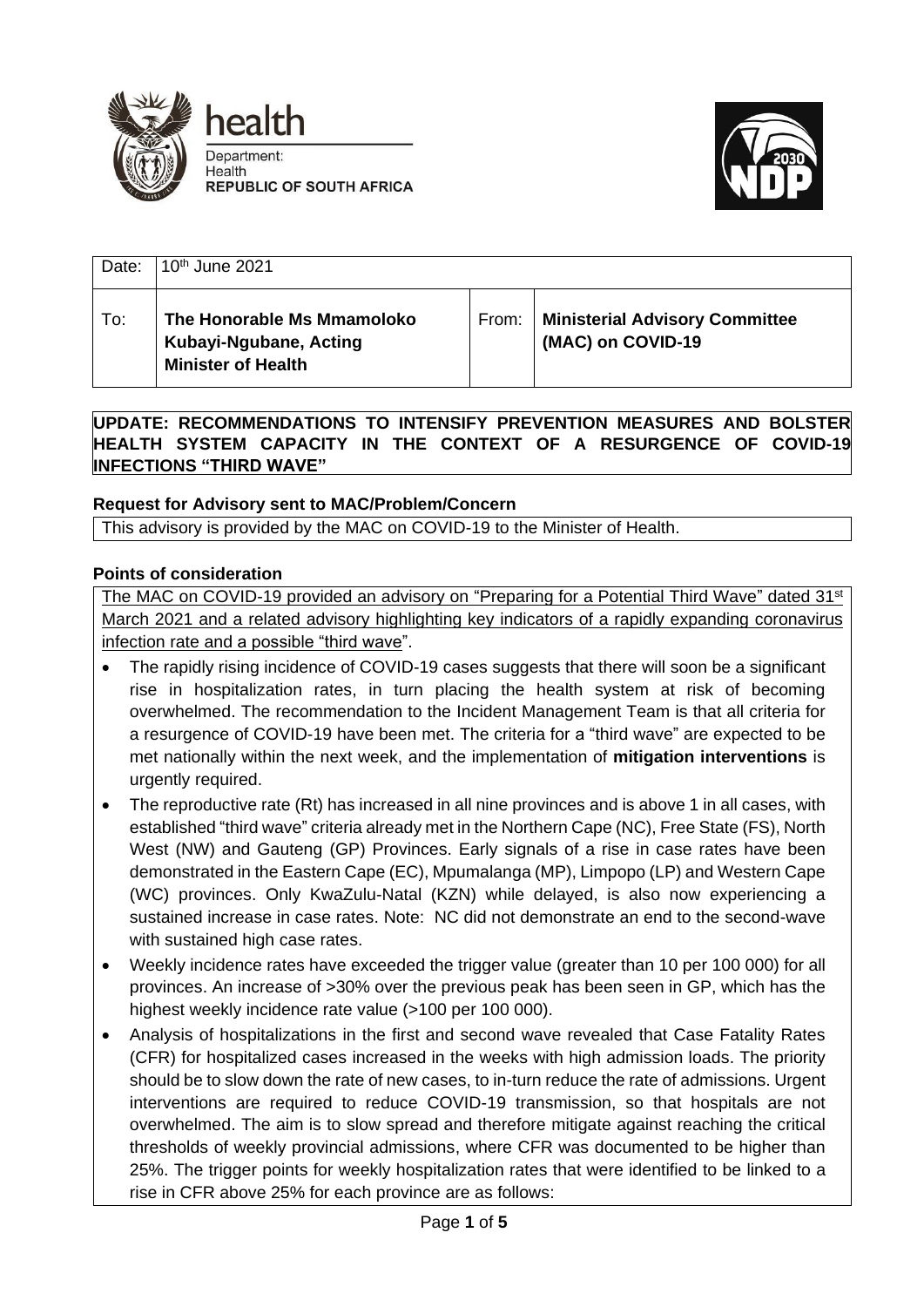- $\bullet$  EC  $>400$
- FS >400
- $\bullet$  GP  $>3500$
- $KZN$   $>2000$
- $LP$  >200
- $MP$   $>200$
- NW >600
- NC >100
- WC >2500
- The South African COVID-19 Modelling Consortium (SACMC) update of the 7th June 2021 estimates the national incidence SARS-CoV-2 to double approximately every 24 days, with concerning doubling times of 12-15 days in LP and GP in particular.
- SACMC short-term forecasts (next two weeks) estimate a significant increase in hospitalization admission rates for all provinces, with the highest being in GP.
- Internationally, four variants of concern (including N501Y.V2 / "Beta") and numerous variants of potential interest (VOI) have been identified. Ongoing genomic surveillance is being conducted by the Network for Genomic Surveillance South Africa (NGS-SA). To date, the NGS- SA has detected variant of concern B.1.1.7 ("Alpha") in WC, GP, FS, MP, and KZN-Natal. Variant of concern B.1.617.2 ("Delta") has also been detected in returning travelers but is believed to have been contained.

The MAC on COVID-19 expresses particular concern about the expanding COVID-19 incidence with respect to the expected impact on hospitalization.

- In GP, a rapid rise in hospitalization has been noted in both the private and public sectors. GP, as a high-density central province, is linked to movement to all nine provinces and internationally. The loss of major hospitalization capacity with the ongoing closure of the Charlotte Maxeke Johannesburg Academic Hospital is adding strain to other public sector hospitals.
- In NC and FS, the number of patients currently hospitalized exceeds the peak of the second wave, with rates exceeding the capacity of the health system, particularly for critical care beds and ventilation.
- Case Fatality Rates among hospitalized cases are rising above 25% in the NC and FS, and there is already a critical and urgent need to expand the capacity for critical care or referral particularly for the NC. Case fatality rates among hospitalized cases in GP are expected to rise dramatically in the next two weeks. *Ref. Analysis of the hospitalization and case fatality rates from NICD/DATCOV.*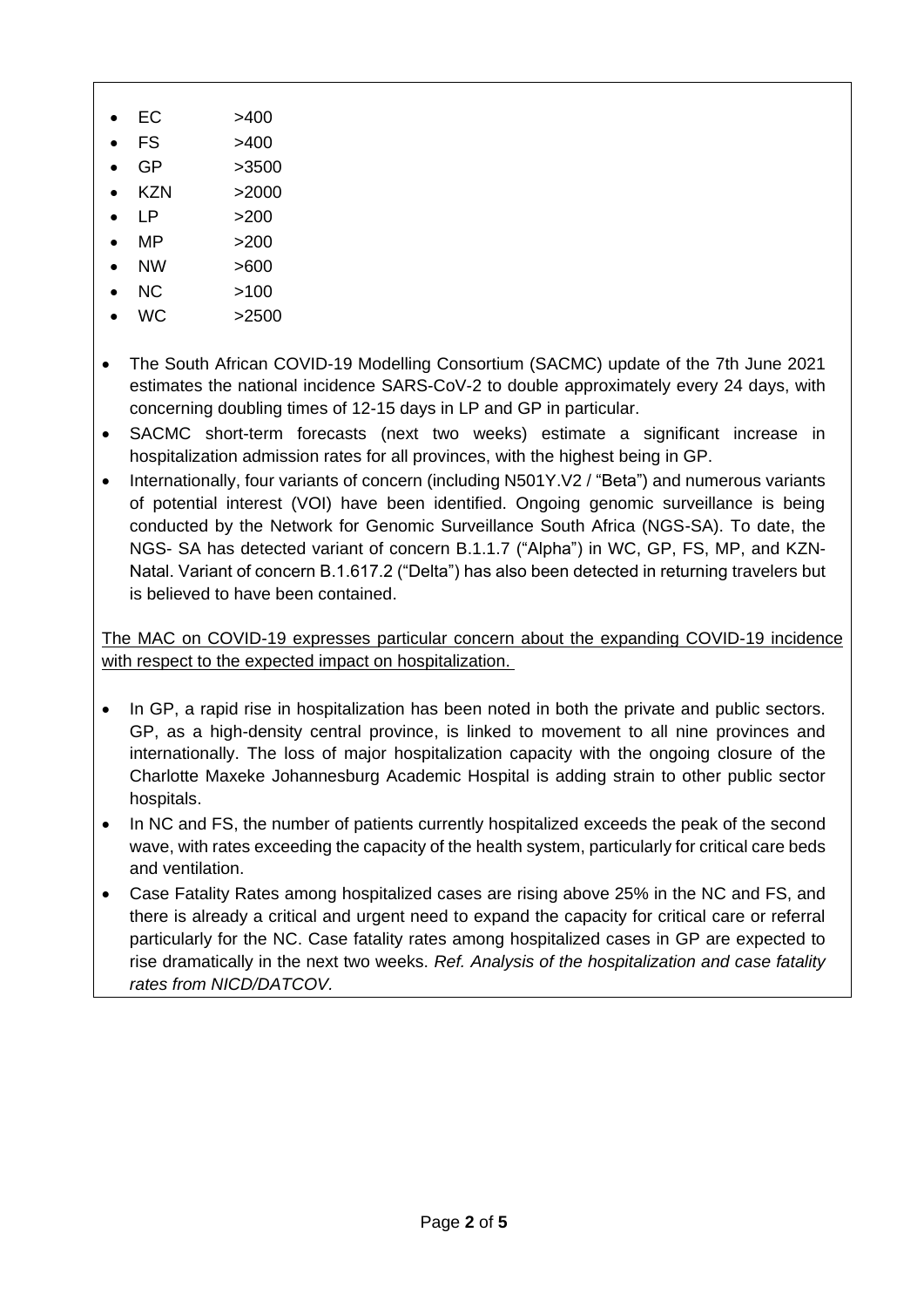### **Recommendations**

To avert the impact of the third wave on the health sector leading to an overwhelming COVID-19 admission rate, the primary recommendation is to increase the level of restriction imposed by the Disaster Management Act regulations. Consideration should be given to imposing restrictions similar to the "Lockdown Level 3" proposals submitted to the Minister of Health and National COVID-19 Command Council in December 2020, at the beginning of the second wave.

In brief, the following restrictions are recommended:

# 1. Gatherings

(1.1) Restrictions on gatherings: a maximum of 50 people indoors and 250 outdoors. (1.2) After funeral parties and gatherings that occur after the deceased has been buried or cremated to be prohibited.

(1.3) Nightclubs, bars, shabeens, restaurants and other places of social gathering are restricted to a maximum of 50 persons or 50% of the facility's registered maximum capacity.

(1.4) Due to the risk-adjusted strategy that recognizes that provinces are at different stages of the escalation of the COVID-19 case rates, provincial and local government may adjust the restrictions in (1.1) to permit an adjustment to the maximum numbers recommended for indoor and outdoor gatherings, through a specific application process to the local law enforcement.

(1.5) Provinces to strictly enforce regulations and policies regarding how traditional circumcision is conducted, with an emphasis on testing for COVID-19, restricting gatherings and adhering to non-pharmaceutical interventions.

(1.6) Should the COVID-19 infection rates continue to rise, further restrictions may be required to reduce the disease impact on the population and the health system.

### 2. Movement of Persons

(2.1) Curfew hours to be extended to include 22h00 – 04h00.

(2.2) Commercial/non-essential establishments (including restaurants and bars) to be closed at 21h00 to allow sufficient time for staff to reach their homes before enforcement of the curfew.

(2.3) Continued emphasis on NPIs in all public spaces is recommended with social distancing and masks (covering nose and mouth) for all persons in public spaces, and in private establishments permitting the attendance of the public.

### 3. Alcohol Sales and Consumption

(3.1) Alcohol sales restricted to Monday – Thursday 10h00-18h00.

(3.2) On-site consumption of alcohol in restaurants/bars/shabeens is permitted only until 21h00 daily, limiting the number of persons to the maximum of 50 persons indoors or 50% of their registered maximum capacity as above (1.3).

(3.3) No consumption of alcohol permitted in public spaces (including parks and beaches).

4. No recommendation is made to control access to public entertainment areas (recreational/municipal parks and beaches), as meeting in outdoor spaces and exercise are permitted.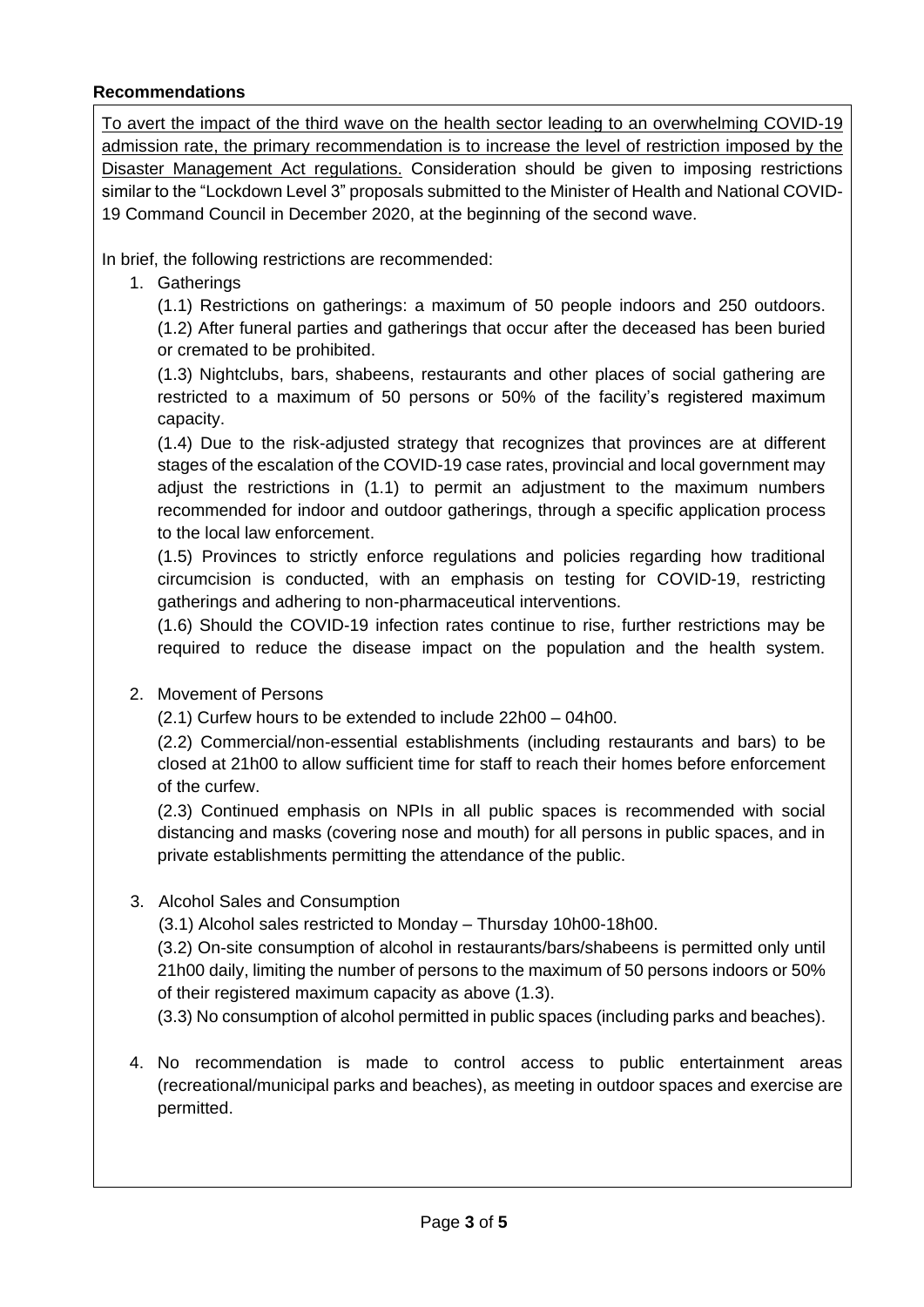5. Shopping malls and other privately owned venues need to define the maximum number of persons admitted to achieve social distancing not to exceed 50% of the registered maximum capacity. Particular attention is focused on establishments that are registered as restaurants but are permitting the venue to be used as nightclubs.

The escalation of Disaster Management Act regulations to "Lockdown Level 3" should be combined with recommendations from the third-wave advisory with respect to facility preparedness and surge capacity, in particular:

- 1. The critical increase in COVID-19 case rates requires urgent dissemination communication with the population of South Africa to reinforce the severity of the situation, to reengage the population on the non-pharmaceutical intervention.
- 2. Coordinated with the National and Provincial Joint Command Centres, the health sector Incident Management Teams need to be activated to provide daily support to the health facilities.
- 3. Reference is made to the MAC on COVID-19 Advisory entitled "Preparing for a Potential Third Wave" submitted on 31<sup>st</sup> March 2021 for a detailed account of the recommendation with particular reference to health system capacity and preparedness.
- 4. Disaster Management interventions are needed in the health sector, including command and control at every level, and activation of facility preparedness resurgence plans. Urgent intervention is required in the provinces GP, NW, FS, NC and LP. (*Reference is made to the NDoH COVID-19 Facility Resurgence Plan for details of the recommendations for the COVID-19 disaster response).*
- 5. Particular emphasis is placed on the availability of testing, person under investigation (PUI), quarantine, isolation, hospitalization, and critical care bed capacity in the FS (to serve as a referral centre for NC) and GP.
- 6. In the GP and FS provinces, the activation of the additional surge and field hospital capacity, including staffing, equipment, oxygen and pharmacy supplies is required to meet the additional demand for hospitalization during a winter period.
- 7. Quarantine and isolation facilities should also be activated in all other provinces to enable quarantine and isolation where this is not possible at home with particular emphasis on early access to care.
- 8. The private sector collaboration with outsourcing agreement is recommended for GP to offset the major deficit that has emerged due to the closure of the Charlotte Maxeke Johannesburg Academic Hospital.
- 9. Provincial Health Departments need to consider interventions to mitigate the risk of COVID-19 transmission during the winter initiation season including voluntary medical male circumcision, to meet the regulation limiting gatherings to less than 50 persons.